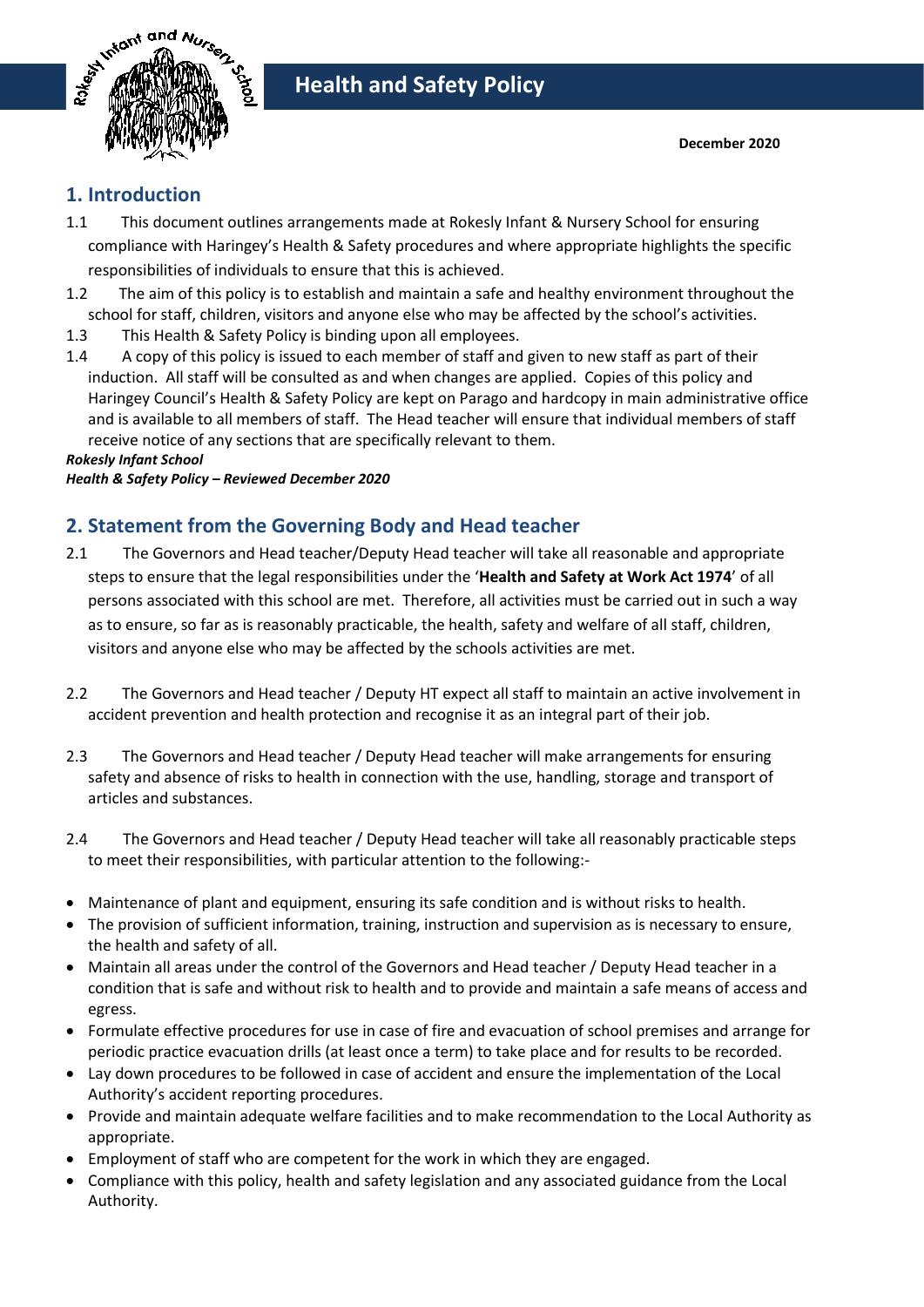## **3. Specific Responsibilities:-**

### **The purpose of this part of the policy is to define the roles and responsibilities of the management and staff of Rokesly Infant & Nursery in relation to Health & Safety matters.**

## **3.1 The Local Authority (LA)**

- Has overall responsibility as employer for all aspects of health & safety of employees, pupils and other persons at this school (under sections 2 & 3 of the health Safety at Work Act 1974)
- Has responsibility for the appointment of competent principal contractors where building or plant maintenance work is done which is the financial responsibility of the LA under the current financial delegation scheme.
- The LA (or school if it initiates building work) has responsibility for appointing a competent person as Planning Supervisor in those works which fall within the scope of Construction (Design & Management) Regs. 1994.

## 3.2 **The Rokesly Governing Body:-**

- Do not implement the Health and Safety Policy of the school on a day to day level, but do however have a responsibility of ensuring that the school has a suitable and effective Health and Safety Policy in place and that it is acted upon.
- Will delegate the day to day implementation of the Health & Safety Policy to the Head teacher / Deputy Head teacher and operate periodical inspections of the school to ensure compliance.
- Will ensure that the school's policy statement is actively applied, regularly updated and revised
- Will keep governors informed of all developments relating to Health and Safety matters and the Clerk will include such matters on the agenda for termly meetings.
- Will ensure that the policies and standards laid down by the LA are adhered to.
- Nominated Health & Safety governor is: **Jonathan Mackay**

## 3.3 **The Head teacher / Deputy Head teacher (HT / DHT):-**

- Retains overall responsibility for ensuring the health, safety and welfare of all employees, children, visitors and anyone else who may be affected by the schools activities on a day to day level.
- May delegate certain day to day duties to the School Business Manager / Business Administrator and Site Manager/Site Manager Assistant.
- Will take primary responsibility for ensuring that the school meets the objectives set out in this policy.
- Will ensure that all health and safety guidance issued by the LA is available to everyone and that appropriate training is offered to help staff perform these tasks.
- Will ensure that emergency procedures are in place for fire/bomb evacuation and critical incidents.
- Will welcome and assist in, as far as is reasonably practicable, any formal safety audit.
- Will remove, contain or isolate as is appropriate any hazard on the school premises.
- Will provide a health and safety report to the governing body as and when requested.

## 3.4 **The School Business Manager (SBM) / Business Administrator (SBA):-**

- Will liaise with the Site Manager/ SM Assistant to ensure that day to day issues regarding Health & Safety are immediately dealt with and report findings to HT/DHT and Governors and LA if necessary.
- Will liaise as necessary with other staff to ensure adequate Health & Safety awareness is adhered to and advise the HT/DHT of any perceived training needs.
- Will be conversant with this policy and assist in its implementation.
- Will ensure **Fire awareness and Fire Warden training** is done by all staff and updated on **Safesmart**.
- Will liaise with safety representatives.
- Will manage all safety checks of equipment and appliances.
- Will ensure, as far as practically possible, that security and safety arrangements are adhered to with regard to all visitors and contractors on site.
- Will ensure staff **First Aid Certificates** are updated and training is arranged as appropriate
- Will attend Health & Safety training as necessary.

## 3.5 **The Site Manager / Site manager Assistant (SM / SMA):-**

- Will liaise with SBM/ SM to ensure that day to day issues regarding Health & Safety are immediately dealt with and report findings to HT/DHT and Governors and LA if necessary.
- Be compliant with the **Health & Safety**, **Fire Evacuation Procedures** and **Critical Incident** Policies.
- Will remove, isolate / contain any hazard.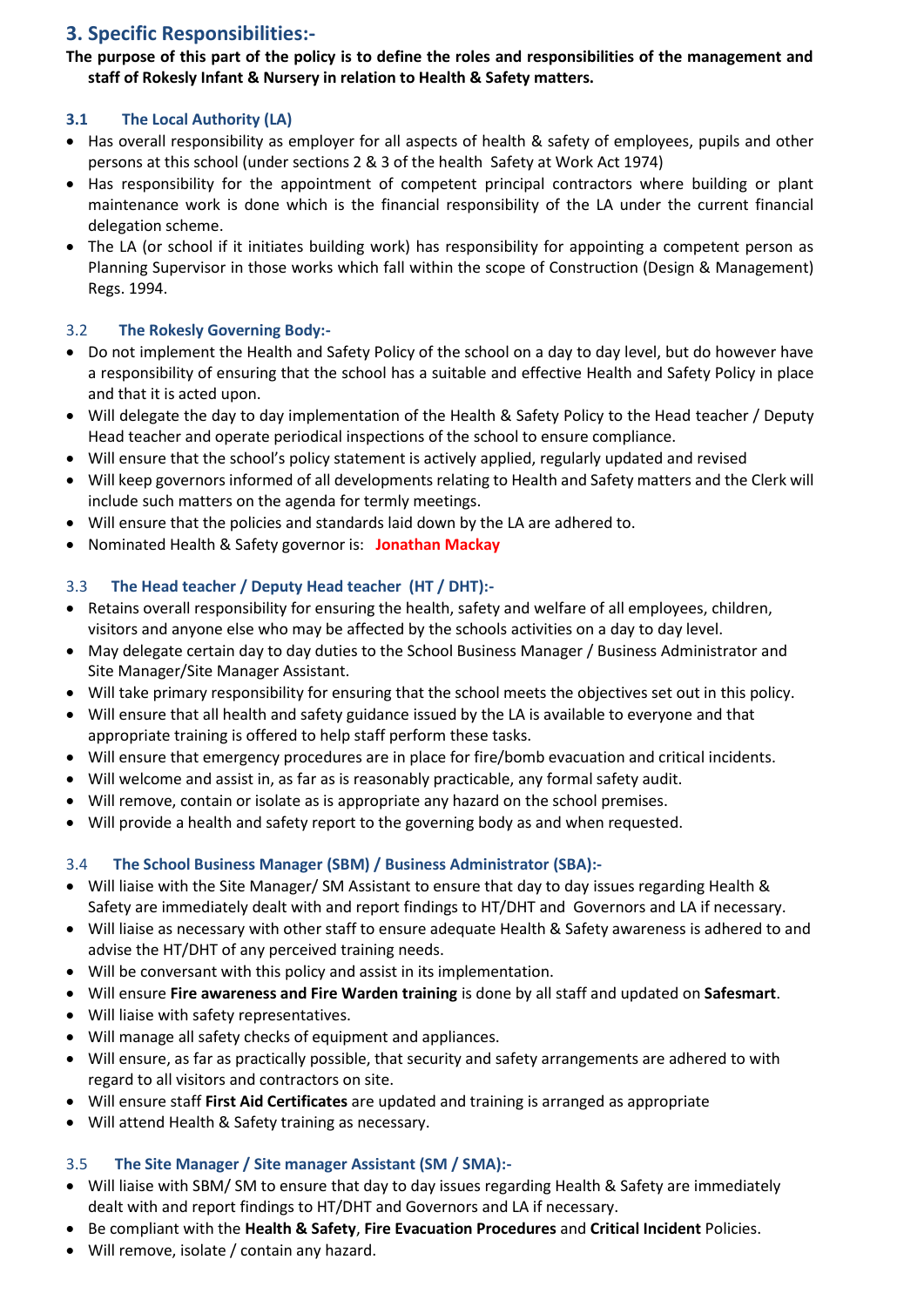- Will make **weekly inspections of the school site**, paying particular attention to building and services conditions that could extend to being Health & Safety hazards.
- Will ensure all entrances to school are cleared of ice, snow and grit is laid when necessary.
- Will ensure the emergency exits are clear and that rubbish is not allowed to accumulate in unguarded areas in or around the school.
- Will ensure that **the fire alarm system is tested weekly** and recorded electronic log book (**Safesmart**) used to record.
- Will ensure that regular fire equipment, emergency lighting and other checks are recorded and updated on **Safesmart** when completed.
- Will liaise with cleaning supervisor to ensure all cleaning staff on site are compliant with Health & Safety regulations and fire evacuation procedures.
- Will inform office when contractors are due to visit site. on site.
- Will ensure all outside contractors are compliant with the school's Health & Safety regulations and fire evacuation procedures and will ensure they sign in and out at school office on arrival to site.
- Will liaise with after school clubs ensuring all staff are compliant with the Health & Safety regulations and fire evacuation procedures.
- Will address work reported in the '**Site Maintenance Book**' immediately.
- Will ensure all chemicals on site are contained in a safe, locked controlled environment according to **COSHH** guidelines.
- Will ensure the site is secure and safe as is reasonably possible ensuring intruder and fire alarm systems are regularly maintained and working.
- Be compliant with the **Lone Working Policy**.
- Will attend all available **Health & Safety training**.
- Will bring to the attention of the HT/DHT/SBM any problems or defects affecting the Health & Safety of any person on the school premises or where he/she is unable to take suitable remedial action.

#### 3.5 **All Teaching Staff and Classroom Support Staff:-**

Have a general duty to, in compliance with the 'Health & Safety at Work Act 1974' to:-

- Co-operate with the employer so far as is necessary to comply with their (the employers) legal responsibilities.
- Ensure they are properly conversant with **Health & Safety, Fire Evacuation, Critical Incident** and **Educational Visits** policies and any other safety guidance provided to them by the school.
- Co-operate with those who have a duty to ensure Health & Safety procedures are in place by adhering to advice, instructions and procedures and by reporting any unsafe practices which come to their notice to the HT, DHT or SBM.
- Ensure that parent helpers or visitors to their own class are aware of fire exits are and assembly points.
- Take reasonable care of themselves, the children in their care and other persons who may be affected by their actions at work.
- Check classrooms regularly for any potential hazard or risk *(inc: loose plug sockets, broken furniture, extension leads or cables trailing on floor, uneven or wet floors and sharp tools or equipment left out)*  isolate hazard and notify SBM or SM immediately and reported in the '**Site Maintenance Book**'
- Teach children safe routines and procedures and ways of behaving in school in accordance with the school's **Fire Evacuation Procedures** and **Positive Behaviour Policy**.
- Ensure the safe use of **PE equipment**, including guidance on lifting and handling.
- Ensure the safe use of all materials and equipment used within the classroom and safe handling of specialised materials eg: hot batik wax, glue, scissors etc.
- Ensure cooking activities are supervised by responsible adults, ensuring adult /child ratio is appropriate.
- Never leave children alone in the school building unsupervised
- Ensure adequate supervision of children at playtimes and take all reasonable precautions to ensure children are safe on outside play equipment.
- Not take hot drinks into the playground.
- Ensure their **First Aid Certificate** / **Fire Warden Certificates** are current (if applicable) and updated on **Safesmart**.
- Ensure all injuries or accidents regarding the children are reported back to parents or carers at the end of the day and are entered into the **Accident Report Book** in the Welfare Room.
- Ensure **bumped head letters** are sent home with children who have bumped their head in school, more serious bumps HT/DHT to be notified and parent notified immediately.
- Notify HT/DHT immediately if an accident has occurred or before a child is sent home unwell.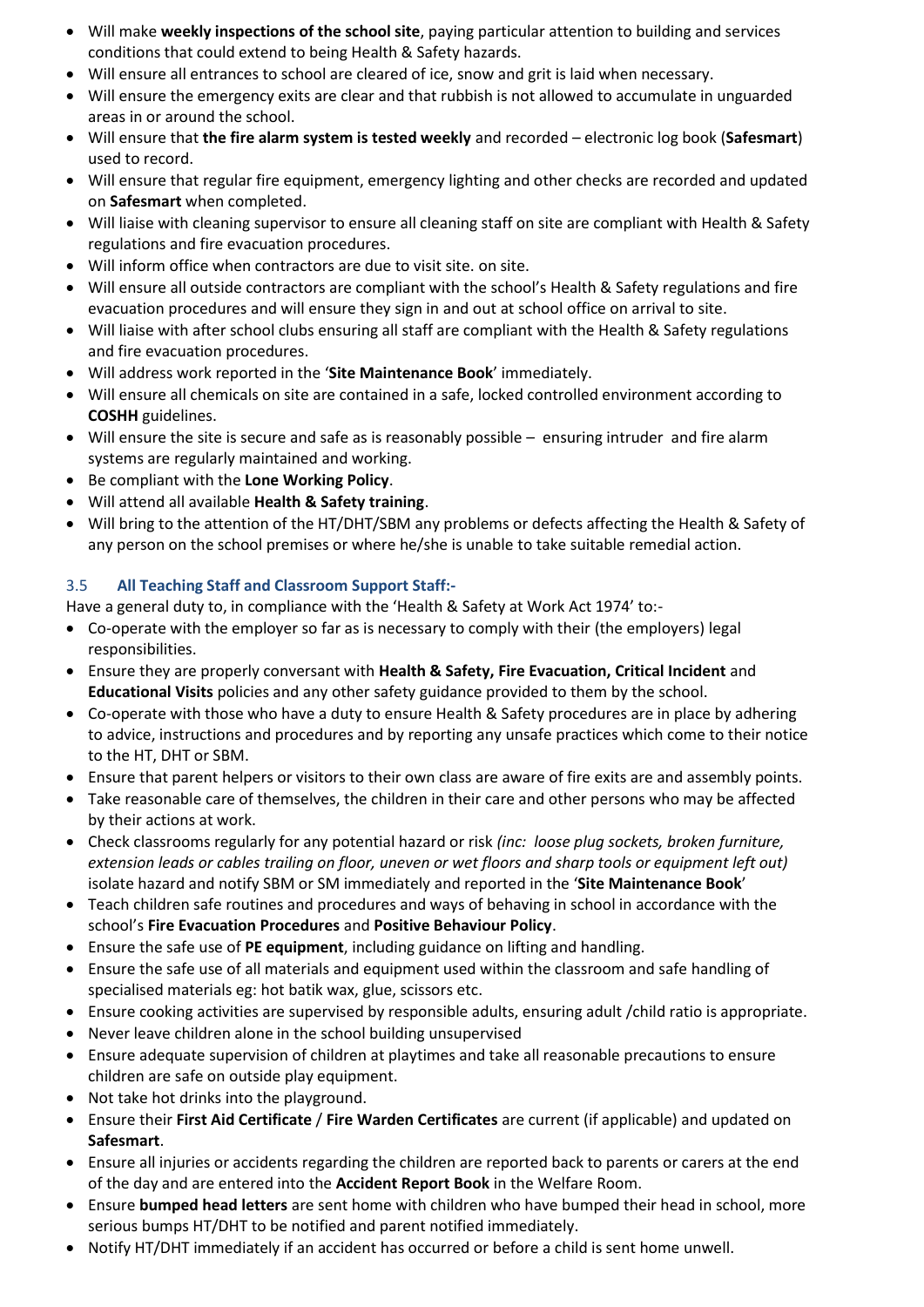- Not lift heavy equipment or climb ladders when working alone, ensure the **Lone Working** policy is adhered to.
- Adhere to the **Educational Visits Policy** for all school journeys.
- Monitor all children to ensure they are brought into the classroom and collected at the end of the day by a responsible adult – all concerns must be reported to the HT/DHT/Inclusion Manager immediately.
- Adhere to the school's **Safeguarding Policy** and report all concerns to **Designated Safeguarding Lead**.

#### 3.6 **School Meal Supervisory Assistants (SMSA) :-**

It is the SMSA's responsibility to ensure that all children are safe during the lunch period by:-

- Ensuring that children follow safe routines in the dining hall and playground.
- During wet play, children have one adult for each classroom.
- Ensuring the children do not go out of bounds and use playground play equipment safely.
- Deal promptly with minor incidents/accidents and report them to the class teacher, more serious incidents/accidents to the HT/DHT.
- Enforce the school's **Positive Behaviour Policy**
- Regularly familiarise themselves with **Fire Evacuation Procedures** and complete **Safesmart** training regularly
- Ensure their basic **first aid certificates** are updated.
- Check for potential risks and hazards, take prompt action to isolate hazards. Hazards must be reported to SM or SLT and reported in the '**Site Maintenance Book**'

#### 3.7 **Cleaning staff:-**

- Must adhere to safe working practices.
- Must ensure they are conversant with the school's **Fire Evacuation Procedures**.
- Must report potential risks / hazards to their Cleaning Supervisor or SM.
- Must ensure all cleaning materials are kept in a safe, locked, controlled environment according to **COSHH** guidelines.

#### 3.8 **Outside Contractors eg: Gardeners, Window Cleaners:-**

- Must sign in and out at the school office SM must inform office that contractors are on site.
- If working during holiday time must report to SM when arriving on site.
- Must be responsible for their own safe working procedures and provide school with their own risk assessments.
- Must be a Haringey approved contractor.

#### 3.1.0 **Parent / Carer Volunteers:-**

- Must attend **induction meetings** before helping in school covering **Positive Behaviour Policy, Safeguarding Policy** and **Fire Evacuation Procedures**
- Must work under close supervision and instruction of the class teacher.
- To always sign in and out at the school office and wear visible **Visitors badge**.

#### 3.1.1 **Children:-**

All children should be encouraged to:-

- Comply with the school's Positive Behaviour Policy and in all matters which affect their own and others personal Health & safety as part of the School Rules
- Express concerns to a member of staff relating to their Health & Safety in school and during school activities outside it.
- Discuss or report their fears, concerns or problems to a member of staff eg: stranger alert, bullying issues or general day to day issues like flooding toilets.
- Use toilets with consideration for others and wash their hands after use.

#### **4. Risk Assessments**

- 4.1 All risk assessments must be signed, dated and monitored annually or as and when change occurs.
- 4.2 Generic risk assessments provided by the LA for school-based activities must be used and personalised to reflect the Rokesly environment and particular circumstances of the school
- 4.3 Detailed guidance on risk assessment is set out in Haringey's Health and Safety manual for schools.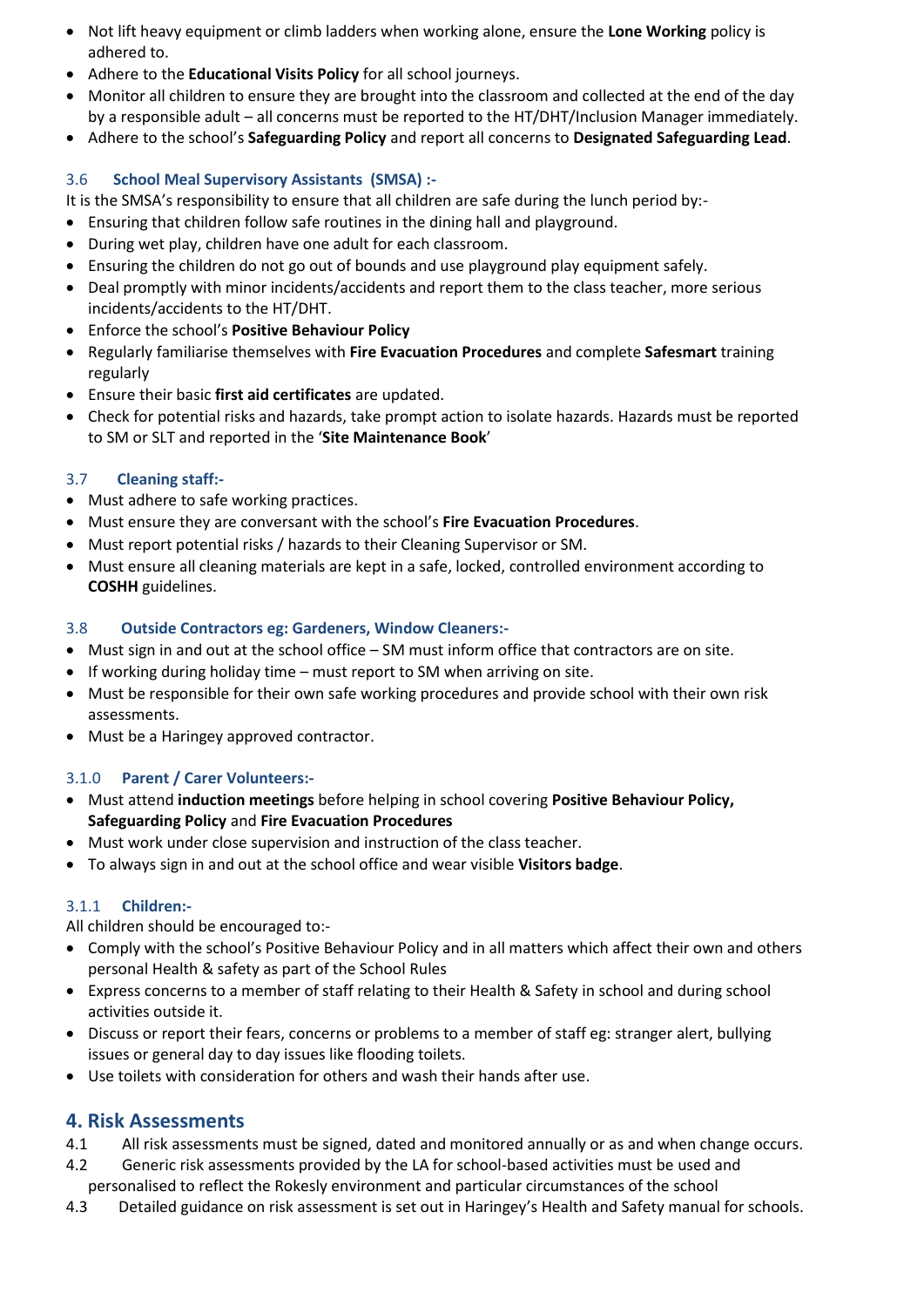## **5. Fire Precautions and Emergency Evacuation**

- 5.1 All staff are given a copy of the **Fire Evacuation Procedures** annually or as and when changes have been made, this document is to be signed for – all staff are to ensure they are conversant with this policy.
- 5.2 All staff must take annual Fire Awareness on-line Training (**Smartlog**).
- 5.3 All staff are responsible for ensuring that children in their care are escorted out of the building when the fire alarm sounds or in any other emergency.
- 5.4 All staff are responsible for ensuring that parent volunteers and visitors in school are aware of **Fire Evacuation Procedures** including nearest fire exits and assembly points.
- 5.5 Any member of staff who finds a child unsupervised during an evacuation must take responsibility for that child and escort them out of the building and to the evacuation point.
- 5.6 Any child with special needs will be accompanied by their Special Needs Assistant.
- 5.7 The HT or DHT will assist any disabled adult with fire evacuation.
- 5.8 The SM will ensure that the fire alarm system is tested weekly and is properly maintained.
- 5.9 The HT/DHT will ensure that fire drills are carried out termly or more frequently where circumstances dictate.
- 5.10 Recommendations, problems or concerns identified during an evacuation should be reported to the HT/DHT, SBM or SM after each fire drill.
- 5.11 All fire drills will be recorded by the SM and recommendations, concerns discussed with the HT/DHT, SM, SBM and staff.

## **6. Accident and Incident Reports:-**

- 6.1 These are carried out in accordance with LA guidelines.
- 6.2 All nominated staff must be **First Aid** Trained and attend training as necessary.
- 6.3 All injuries requiring treatment must be recorded in the **ACCIDENT REPORT BOOK** based in Welfare Room and signed by the first aider. The injury must be reported to the class teacher and an **INJURY FORM** completed to be sent home to parents/carers.
- 6.4 In the case of an injury to an intimate part of the body or one which requires the removal of underwear, telephone consent must be sought form the child's parents. If consent is given treatment must be witnessed by another staff member. Both staff members must sign the **ACCIDENT REPORT BOOK**. If no parent is available, or the injury deemed to need emergency treatment, the staff member will inform a member of the SLT. Treatment given must be witnessed by a member of the SLT. Both members of staff must sign the **ACCIDENT REPORT BOOK**.
- 6.5 All serious injuries must be reported to the HT/DHT immediately.
- 6.6 Certain accidents or incidents must be formally notified to the LA in accordance with LA guidance this will be done via the HT/DHT.

## **7. First Aid Arrangements including Welfare and First Aid Staff**

- 7.1 First Aid and Welfare Staff must ensure their **First Aid Certificates** are kept up to date and attend appropriate training when necessary.
- 7.3 A first aider is on duty in the playground at playtimes and lunchtimes. Notices are prominently displayed inside the school office and in the welfare room detailing the name and location of the qualified First Aiders. Staff must ensure they are conversant with these notices.
- 7.4 First Aiders will be responsible for taking children's medication on school trips.
- 7.5 The Welfare Assistant is responsible for checking, recording and re-stocking of first aid stock every two months and the first aid boxes every week. The Senior SMSA is responsible for checking the first aid bags every week.
- 7.6 All children needing minor first aid will be accompanied to the Welfare room and seen by a trained first aider. The school has a number of fully trained First Aiders, including nursery nurses and teaching assistants. The school's Primary First Aider is **Donna Willard** (Admin team).
- 7.7 Details of all injuries needing treatment are recorded in the **ACCIDENT REPORT BOOK** teachers are informed and the HT/DHT will decide if a parent needs to be called. All emergency contact numbers for children and staff are kept in the school office.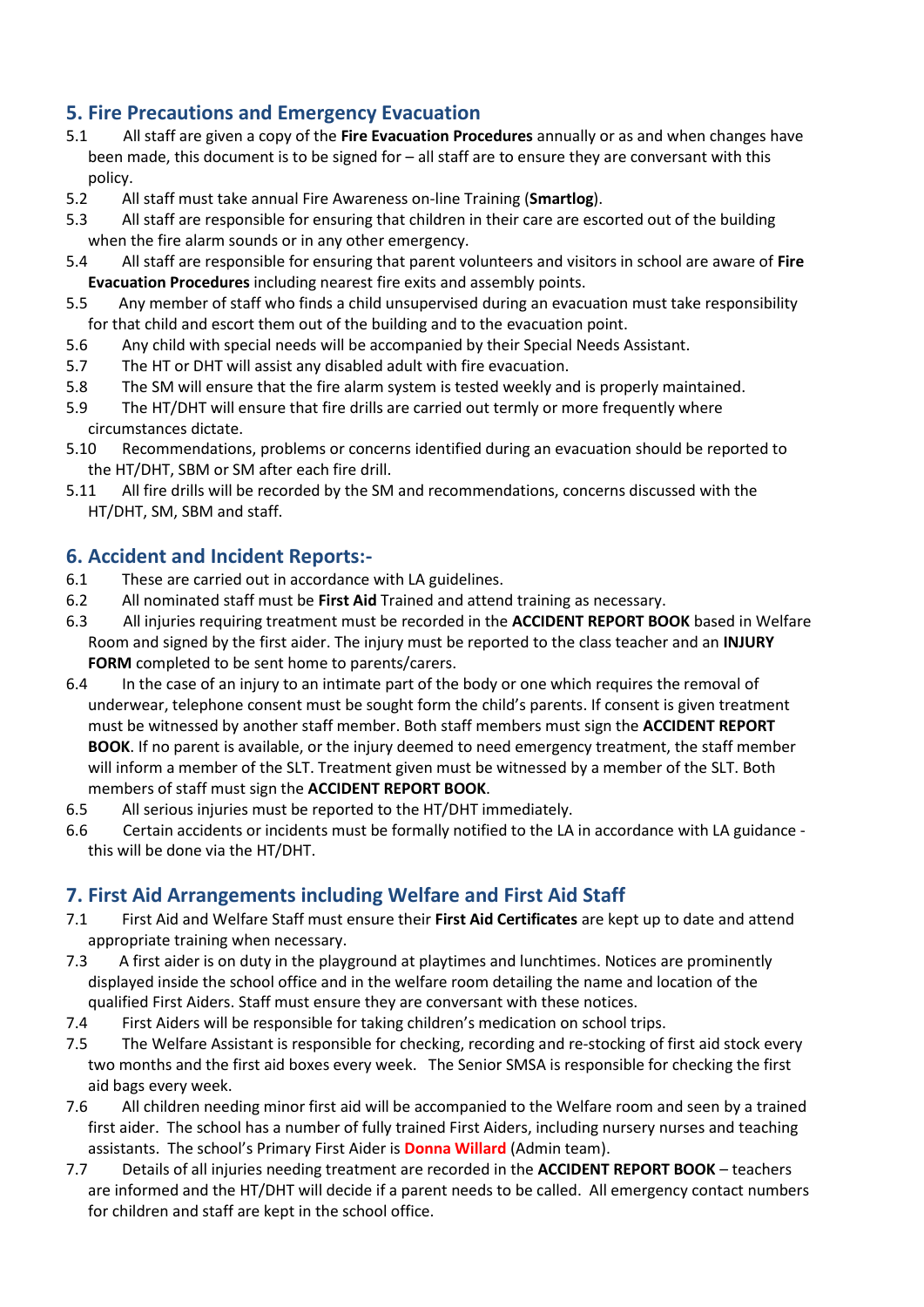- 7.7 If a child is sick, they are cared for in the welfare room by a first aider until a parent/ carer arrives. If a child has been physically sick or has diarrhoea, the parent will be informed to keep the child at home for 48hrs in line with NHS guidance
- 7.8 If an injury warrants hospital treatment, school will contact the parent and a first aider will accompany them to hospital if necessary. In an emergency the school will call for an ambulance and a first aider will meet the parent at hospital.
- 7.9 Any injury, which results in the child needing to go to hospital, will be written on an **ACCIDENT REPORT FORM (see appendix)** with a copy sent to the LA. The school will check whether there was a cause which could be prevented and take necessary measures to minimise further risk to others. Staff reporting incidents / witness to incidents will ensure that details of all accidents or incidents are properly recorded and investigated and brought to the attention of the HT/DHT. All serious injuries will reported to Local Authority [health.safetyadvice@haringey.gov.uk](mailto:health.safetyadvice@haringey.gov.uk) or reported to **RIDDOR**

## **8. Administration of Medication**

- 8.1 The school accepts the need for some pupils to receive medication during school hours, this will mainly include inhalers for asthma or medication for a specific condition. All staff holding first aid certificates are authorised to administer medication.
- 8.2 Only regular medication prescribed by a doctor will be accepted for administration. Medication will only be accepted with written authorisation from the parent or guardian. Written authorisation must contain clear instructions about the dosage and time of administration – the consent form will be issued from the school and kept a folder in the Welfare Room.
- 8.3 All new children who have medical needs will be given health forms for completion by the parents and GP before admission. Where possible, training for staff will be arranged to deal with specific needs.

8.4 Medication will be stored in a secure place in the welfare room in a labelled box or if required in the welfare fridge. The Welfare Room is locked when not in use.

- 8.5 The medication policy is brought to the attention of all parents when they start school.
- 8.6 For infections and infestations, the school will use the LA's Health & Safety guidelines in order to look up symptoms for communicable diseases and notify the Health Authority and LA if necessary, the school will also adhere to guideline on advice to parents. Notices will be placed around school to notify parents of chicken pox or measles. Letters are sent home to all parents and carers in the class if a case of head lice has been reported. If live head lice are found during the school day, parents are notified and asked to treat them before returning to school the next day.

## **9 Health & Safety Site Inspections**

- 9.1 The HT/DHT will arrange regular internal health and safety inspections of the school premises at least termly. The inspection will normally be done by the SM and another member of the Health & Safety Committee, the findings will be reported and distributed as necessary.
- Head teacher / Deputy Head teacher
- H & S governor / Premises governor
- School Business Manager / School Business Administrator
- Site Manager / Site Manager Assistant
- 9.2 PE equipment is tested annually arranged by SM.

## **10. Electrical Appliances**

- 10.1 Portable electrical appliances are annually PAT tested arranged by SM.
- 10.2 A periodic electrical check for fixed electrical items will be done every 5 years arranged by SM.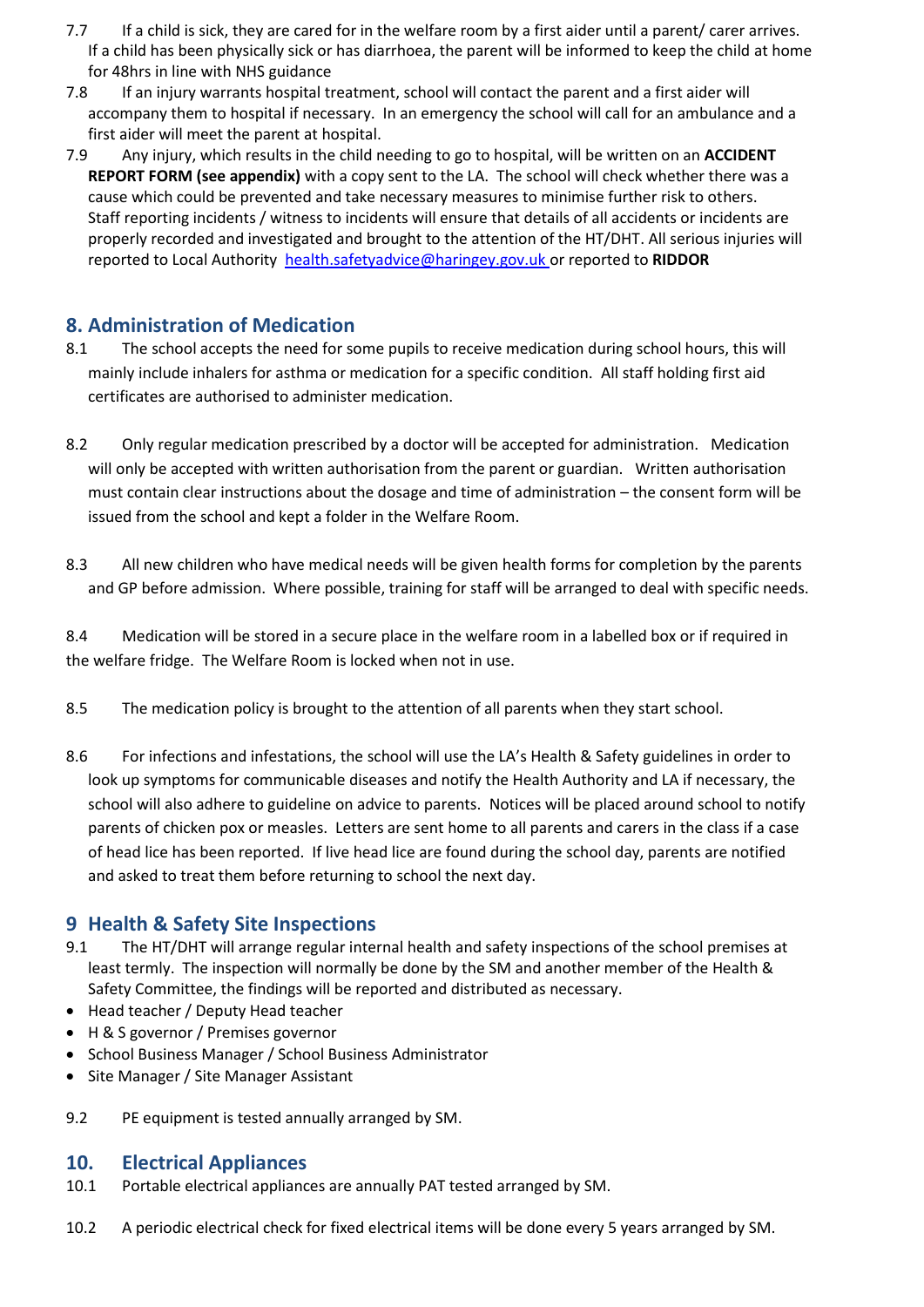10.3 Faulty equipment is reported to the SM immediately and removed if necessary.

# **11. Hazardous Substances**

All hazardous substances are locked in a secure, dry, controlled environment under the COSHH guidelines – SM's responsibility.

| Headteacher |                           |  |  |
|-------------|---------------------------|--|--|
|             | <b>Chair of Governors</b> |  |  |

*Rokesly Infant School Health & Safety Policy –to be reviewed Annually*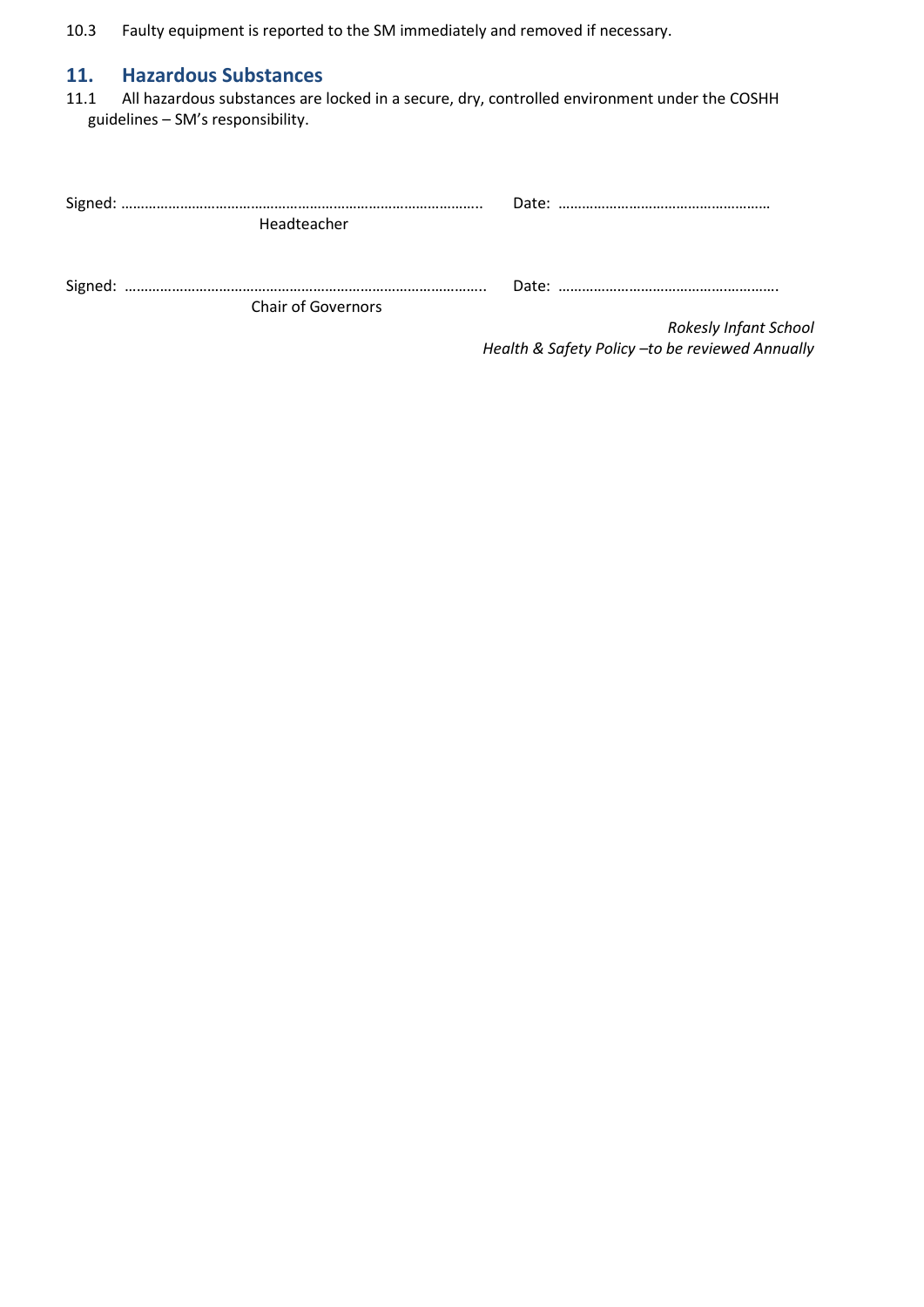# **Appendix. Accident / Incident Reporting Form**

## **Accident/Incident Reporting Form**

| <b>Nature of the incident</b>                                                                           |                                 |                                    |       |            |                            |           |
|---------------------------------------------------------------------------------------------------------|---------------------------------|------------------------------------|-------|------------|----------------------------|-----------|
| Type of Event                                                                                           | Injury                          | Violence or<br><b>Verbal Abuse</b> |       | Ill Health | <b>Near Miss</b>           |           |
| Harm or<br>potential for<br>harm                                                                        | Fatal or major                  | Serious                            | Minor |            | Damage to<br>property only | No Injury |
|                                                                                                         | <b>Status of injured person</b> |                                    |       |            |                            |           |
| Employee<br>Pupil / Student<br>Trade Union Member (which<br>union)<br><b>Agency Staff</b><br>Contractor |                                 | <b>First Name</b>                  |       |            |                            |           |
|                                                                                                         |                                 | Surname                            |       |            |                            |           |
|                                                                                                         |                                 | Work Location/School               |       |            |                            |           |
| Member of the Public<br>Other (Visitors)                                                                |                                 | Directorate                        |       |            |                            |           |
| Home                                                                                                    |                                 | <b>Contact Number</b>              |       |            |                            |           |
| address                                                                                                 |                                 | Work Phone Number                  |       |            |                            |           |
|                                                                                                         | Male                            | Home Phone Number                  |       |            |                            |           |
| Sex                                                                                                     | Female                          | <b>Email Address</b>               |       |            |                            |           |

| <b>Details of Accident/Incident</b>   |  |                                       |  |  |  |
|---------------------------------------|--|---------------------------------------|--|--|--|
| Incident Location                     |  | <b>Person Accident</b><br>Reported To |  |  |  |
| <b>Incident Date</b>                  |  | Date Reported                         |  |  |  |
| <b>Incident Time</b><br>Time Reported |  |                                       |  |  |  |

| <b>What Happened</b>                                                                                                                                                                                                                                                                                                                                                    |                                                                                                                                                                                                                                                      |                |
|-------------------------------------------------------------------------------------------------------------------------------------------------------------------------------------------------------------------------------------------------------------------------------------------------------------------------------------------------------------------------|------------------------------------------------------------------------------------------------------------------------------------------------------------------------------------------------------------------------------------------------------|----------------|
| <b>Chemical Spillage</b><br>Contact with Machinery<br>Contact with Electricity<br>Drowned or Asphyxiated<br>Electricity / Electrical discharge<br>Exposed to fire<br>Exposure to explosion<br>Exposed to harmful substance<br>Fell from height*<br>Injured by an animal<br>Hit something fixed or stationery<br>Lifting and Handling injuries<br><b>Manual handling</b> | Moving / falling object<br>Moving vehicle<br>Machinery<br><b>Physical Assault</b><br>Struck by Object<br>Struck by moving vehicle<br>Slip, trip, fall<br>Trapped by something falling<br><b>Verbal Abuse</b><br>Weather<br>Another kind of incident* |                |
| Work process involved in the incident*                                                                                                                                                                                                                                                                                                                                  | <b>Injury Details</b>                                                                                                                                                                                                                                | Site of Injury |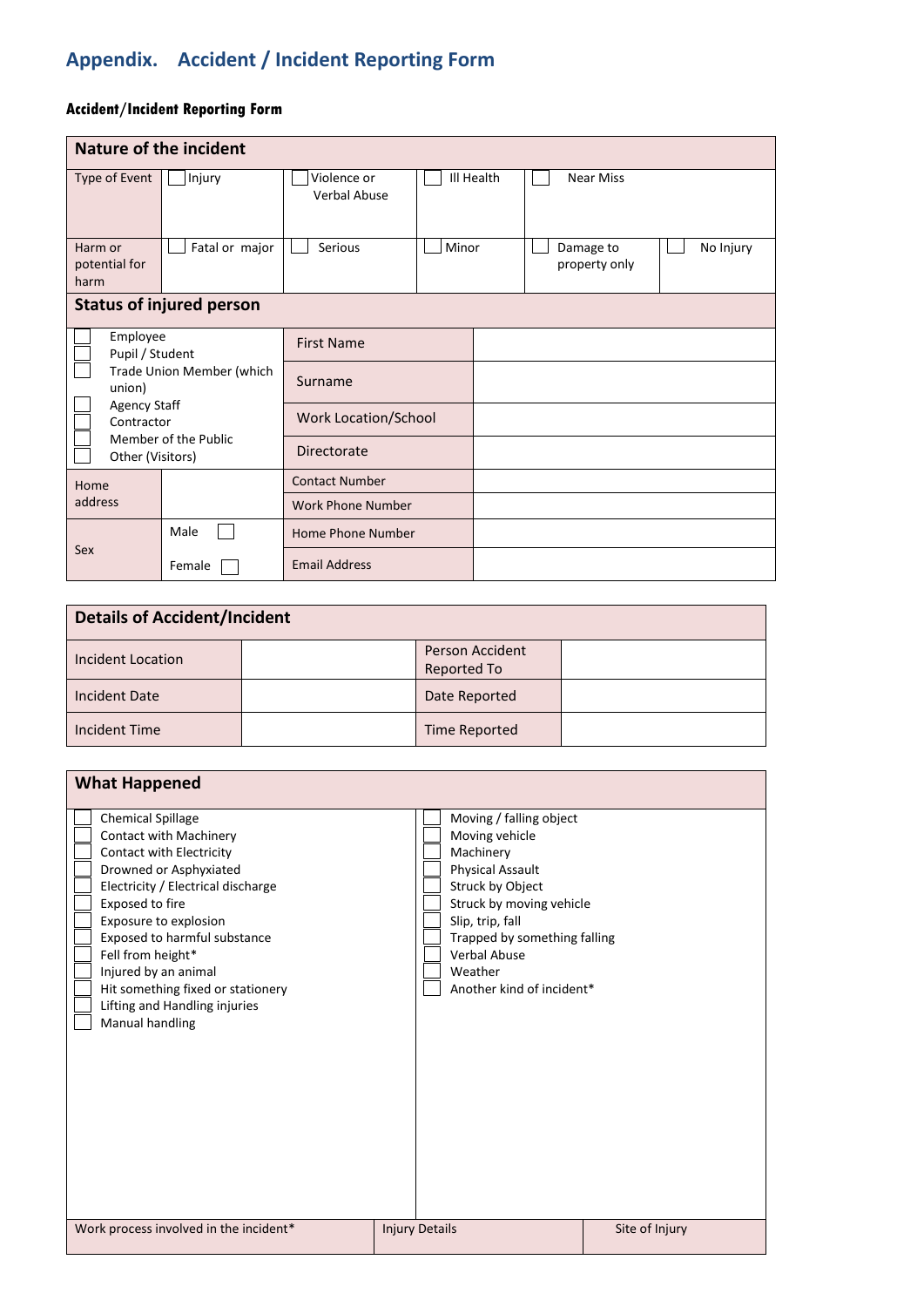|                                     | Production, manufacturing, or processing             |                                                                 | Burn / Scald                                                                                                                | Ankle                                    |
|-------------------------------------|------------------------------------------------------|-----------------------------------------------------------------|-----------------------------------------------------------------------------------------------------------------------------|------------------------------------------|
|                                     | Storing / warehousing                                |                                                                 | Bruise/ Swelling                                                                                                            | Arm                                      |
|                                     | Construction - new building                          |                                                                 | Concussion                                                                                                                  | <b>Back</b>                              |
|                                     | Construction - civic engineering,                    |                                                                 | Cut / Scratch                                                                                                               | Eye                                      |
|                                     | infrastructures, roads, bridges, ports               |                                                                 | <b>Disease</b>                                                                                                              | Face                                     |
|                                     | Construction - remodelling, repairing;               |                                                                 | Dislocation                                                                                                                 | Finger                                   |
|                                     | extending; building maintenance; demolition          |                                                                 | Fracture                                                                                                                    | Groin                                    |
|                                     | Agricultural work; forestry; horticulture;           |                                                                 | Irritation                                                                                                                  | Hand                                     |
|                                     | fishing; work with animals                           |                                                                 | Internal Injury                                                                                                             | Head                                     |
|                                     | Cleaning - industrial or manual                      |                                                                 | Loss of Limb                                                                                                                | Knee                                     |
|                                     | Waste management; disposal; treatment.               |                                                                 | Loss of Sight                                                                                                               | Leg                                      |
|                                     | Monitoring / Inspections                             |                                                                 | No injury                                                                                                                   | Neck                                     |
|                                     | Service or assistance to the public                  |                                                                 | Partial loss of sight                                                                                                       | Shoulder                                 |
|                                     | Teaching; training; office work                      |                                                                 | Pool rescue                                                                                                                 | Wrists                                   |
|                                     | Commercial activity - buying; selling and            |                                                                 | Puncture Wound                                                                                                              | Other*                                   |
|                                     | associated services                                  |                                                                 |                                                                                                                             |                                          |
|                                     | Maintenance; repair                                  |                                                                 | Poisoning / Gassing<br>Shock                                                                                                |                                          |
|                                     | Movement; including aboard transport                 |                                                                 | Strain / Sprain                                                                                                             |                                          |
|                                     | Sport or artistic activity                           |                                                                 | Other*                                                                                                                      |                                          |
|                                     |                                                      |                                                                 |                                                                                                                             |                                          |
|                                     | Other process not listed*<br>Main Factor involved in | Electrical problem, explosion, or fire                          |                                                                                                                             |                                          |
|                                     | the Incident                                         |                                                                 | Overflow; leak; vaporisation or emission of liquid; solid or gaseous product                                                |                                          |
|                                     |                                                      |                                                                 | Breakage; bursting or collapse transport or equipment                                                                       |                                          |
|                                     |                                                      | Slip: stumble or fall                                           |                                                                                                                             |                                          |
|                                     |                                                      |                                                                 |                                                                                                                             |                                          |
|                                     | Walking on a sharp object                            |                                                                 |                                                                                                                             |                                          |
|                                     | Kneeling; sitting or leaning on an object            |                                                                 | Being caught or carried away by something (or by momentum)                                                                  |                                          |
|                                     | Lifting; carrying; standing up                       |                                                                 |                                                                                                                             |                                          |
|                                     | Pushing; Pulling                                     |                                                                 |                                                                                                                             |                                          |
|                                     | Putting down; bending down                           |                                                                 |                                                                                                                             |                                          |
|                                     | Twisting turning                                     |                                                                 |                                                                                                                             |                                          |
| Shock; fright; violence; aggression |                                                      |                                                                 |                                                                                                                             |                                          |
|                                     | Other cause not listed above*                        |                                                                 |                                                                                                                             |                                          |
|                                     | <b>Brief Description*</b>                            |                                                                 |                                                                                                                             |                                          |
|                                     |                                                      |                                                                 | Please provide further relevant information. For instance: further details about the operation or activity in progress, the |                                          |
|                                     |                                                      |                                                                 | environmental conditions, the name of any substances involved, the name and type of any machinery involved, the             |                                          |
|                                     |                                                      | events that led to the incident, the part played by any people, |                                                                                                                             | action taken (if any) to prevent similar |
|                                     | incidents occurring                                  |                                                                 |                                                                                                                             |                                          |
|                                     |                                                      |                                                                 |                                                                                                                             |                                          |
|                                     |                                                      |                                                                 |                                                                                                                             |                                          |
|                                     |                                                      |                                                                 |                                                                                                                             |                                          |
|                                     |                                                      |                                                                 |                                                                                                                             |                                          |
|                                     |                                                      |                                                                 |                                                                                                                             |                                          |
|                                     |                                                      |                                                                 |                                                                                                                             |                                          |
|                                     |                                                      |                                                                 |                                                                                                                             |                                          |
|                                     |                                                      |                                                                 |                                                                                                                             |                                          |
|                                     |                                                      |                                                                 |                                                                                                                             |                                          |
|                                     |                                                      |                                                                 |                                                                                                                             |                                          |
|                                     |                                                      |                                                                 |                                                                                                                             |                                          |
|                                     |                                                      |                                                                 |                                                                                                                             |                                          |
|                                     | <b>Witness Details Witness 1</b>                     |                                                                 |                                                                                                                             |                                          |
|                                     |                                                      |                                                                 |                                                                                                                             |                                          |

| Witness Details Witness 1          |  |                          |  |  |
|------------------------------------|--|--------------------------|--|--|
| Name                               |  | <b>Witness Statement</b> |  |  |
| <b>Address or Work</b><br>Location |  |                          |  |  |
| Postcode                           |  |                          |  |  |
| <b>Contact Number</b>              |  |                          |  |  |

| Witness Details Witness 2          |  |                          |  |  |
|------------------------------------|--|--------------------------|--|--|
| Name                               |  | <b>Witness Statement</b> |  |  |
| <b>Address or Work</b><br>Location |  |                          |  |  |
| Postcode                           |  |                          |  |  |
| <b>Contact Number</b>              |  |                          |  |  |

| <b>Person Making Report</b> |  |
|-----------------------------|--|
| <b>Full Name</b>            |  |